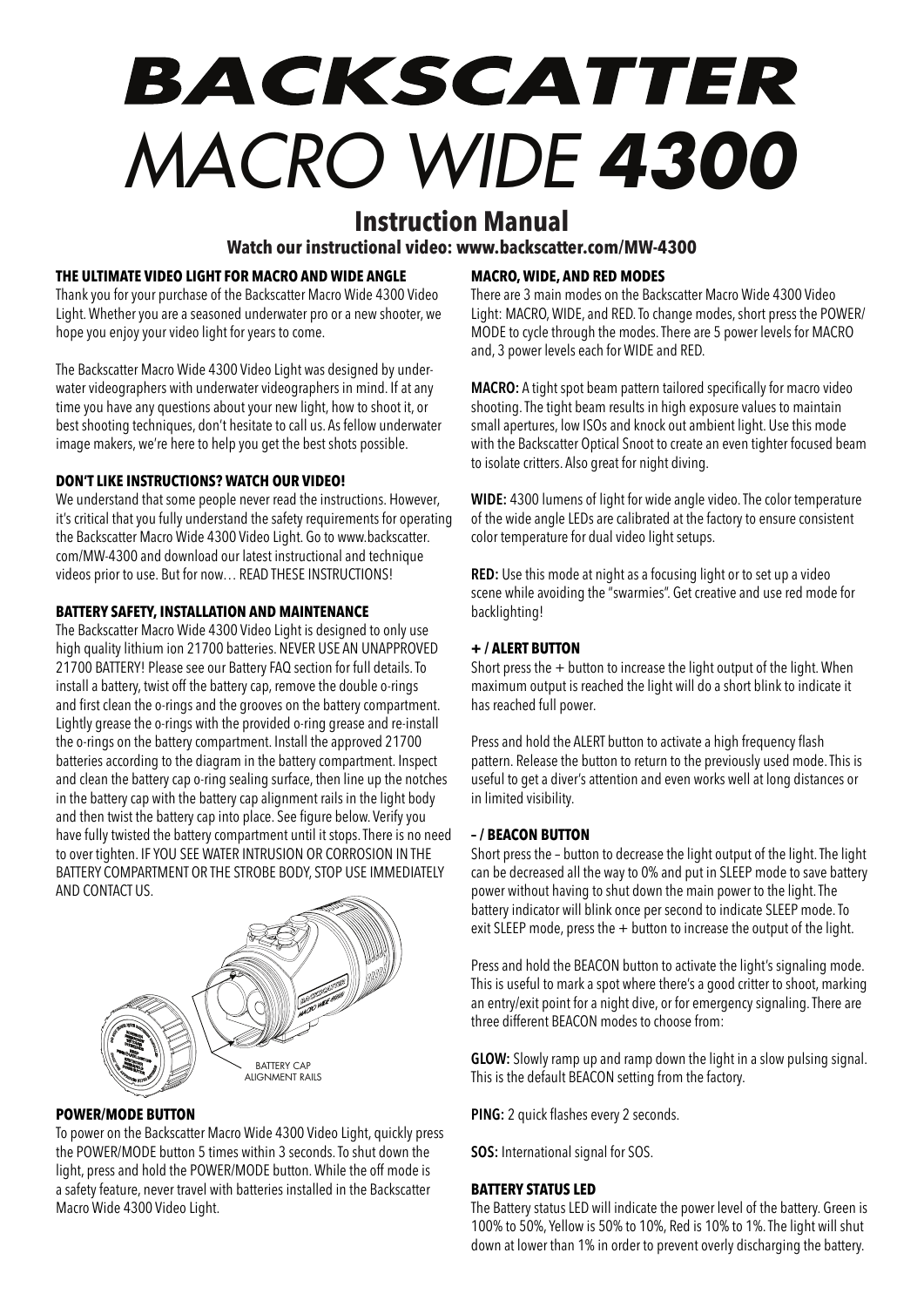# **MACRO STATUS LED**

The MACRO status LED will indicate if the macro beam is in use. The LED will indicate blue if the light is in MACRO mode. The indicator is very useful when using the Backscatter OS-1 Optical Snoot as it is very difficult to tell the difference between MACRO mode or WIDE mode with the snoot installed. The light and snoot were designed to be used in MACRO mode for the brightest output and most efficient battery use. Using the snoot with WIDE mode will result in diminished light output and more battery consumption compared to MACRO mode. For this reason always use MACRO mode with the snoot.

#### **CHANGE THE BEACON MODE PREFERENCE (ADVANCED SETTING)**

In BEACON mode, press both  $+$  and  $-$  at the same time for 10 seconds. The battery indicator light will slow blink red.

Enter 5 digit PIN code by pressing the  $+$  and  $-$  buttons in this order:

+ – + – –

You have 3 seconds to begin entering the PIN, and the PIN must be fully entered within 5 seconds, otherwise the light exits the advanced setting mode. If a wrong PIN code is entered the light exits the advanced setting mode. When the PIN is successfully entered the battery status LED light will change to fast blink red.

Press BEACON button to cycle through the 3 different beacon patterns: Glow, Ping, or SOS.

**CONTROL SET AND INDICATOR LIGHT LAYOUT YS MOUNT INSTALLATION**



# **1 POWER/MODE BUTTON**

5 quick press to power on. Press and hold to shut down. Short press to change mode.

# **2 – / BEACON BUTTON**

Short press lowers light output. Long press activates BEACON mode.

# **3 + / ALERT BUTTON**

Short press increases light output. Long press activates ALERT mode.

# **4 BATTERY STATUS LED**

Green is 100% to 50%, Yellow is 50% to 10%, Red is 10% to 1%.

# **5 MACRO STATUS LED**

Blue when in MACRO mode, off in all other modes.

Press and hold  $+$  and  $-$  buttons for 3 seconds to confirm the beacon mode choice and exit to the last used mode.

Press power button once at any time to exit and not save changes.

# **IN THE BOX:**

Backscatter Macro Wide Video Light YS Style Arm Mount Standard Ball Mount 2X 21700 Batteries 21700 Battery Storage Box Battery Charger 2X Main Seal O-rings 3/16 in. Allen Key Silicone O-ring Grease Instruction Manual Battery Warnings and Battery FAQ

See www.backscatter.com/MW-4300 for approved batteries and chargers.

#### **OPTIONAL ACCESSORIES:**

- Backscatter Optical Snoot OS-1
- Color Filter System for Backscatter Mini Flash, Backscatter Macro Wide 4300 Video Light, and Backscatter Optical Snoot OS-1
- Dome Diffuser



# **DISTRIBUTED BY: BACKSCATTER • +1-831-645-1082 • sales@backscatter.com • www.backscatter.com**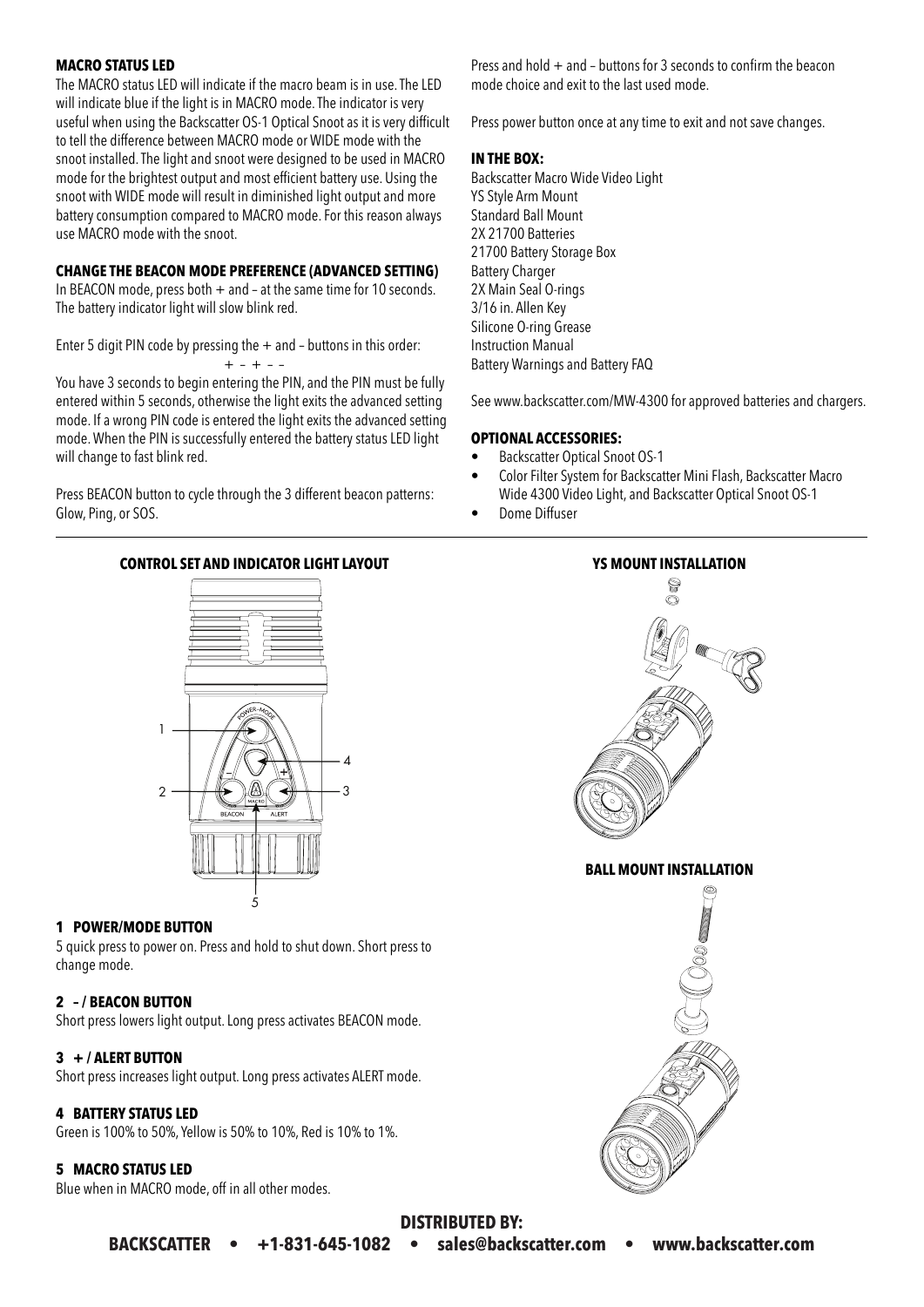# BACKSCATTER *MACRO WIDE 4300*

# **O-ring Maintenance Instruction Manual Watch our instructional video: www.backscatter.com/MW-4300**

# **3 LAYERS OF PROTECTION FOR YOUR SAFETY AND CONVENIENCE**

The Backscatter Macro Wide 4300 has 3 layers of protection for the battery compartment seal: 2 main body o-rings and a sand seal gasket.

#### **MAIN BODY O-RINGS**

The 2 main body o-rings are identical so there is no worry about mixing the o-ring up or installing in the wrong order.

To maintain the o-rings, the o-rings need to be removed and inspected for any dirt, sand, hair, or any other debris and cleaned. Clean the o-rings with a lint free paper towel to remove any debris and excess o-ring grease.

Never use petroleum based cleaners, lubricants (such as WD-40), or chemicals to clean the light or the o-rings as this can damage the light and o-rings and destroy the water sealing capability of the o-rings.

After the o-rings are cleaned and inspected for any damage, lightly grease the o-rings with the provided o-ring grease. Do not over grease the o-rings as excess grease will attract debris to the o-ring. Use just enough grease to provide lubrication so that the o-ring slides through your fingers easily. Do not use other types of o-ring grease as other types of grease may be incompatible with the o-rings and destroy the water sealing capability of the o-rings, leading to damage of the light.

#### **SAND SEAL**

The sand seal is a gasket that will help prevent sand and other debris from the ocean environment from reaching the o-rings. This helps keep the o-rings clean and reduces the amount of o-ring maintenance that needs to be done. The sand seal is not a water tight seal, and is not designed to keep water out of the light. Never add any o-ring grease to the sand seal as this will attract sand and debris to the sand seal. To clean, simply wipe it with your finger or a lint free paper towel.